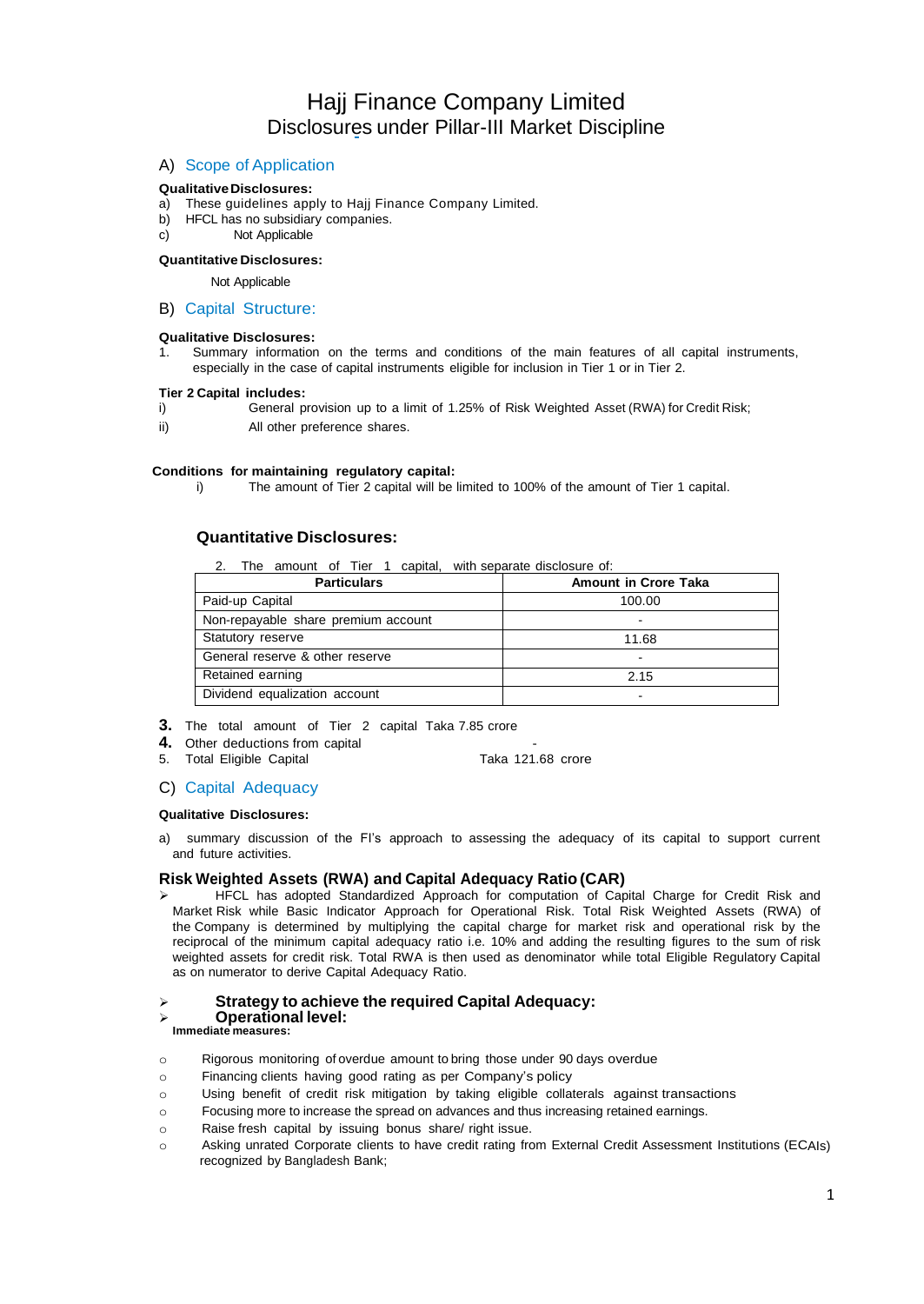|              | <b>Quantitative Disclosures:</b>         | Amount in crore Taka |
|--------------|------------------------------------------|----------------------|
| a)           | Capital requirement for Credit Risk      | 726.96               |
| b)           | Capital requirement for Market Risk      | 47.86                |
| $\mathbf{C}$ | Capital requirement for Operational Risk | 50.16                |
|              | Total and Tier 1 Capital ratio:          |                      |
| d)           | CAR on Total Capital Basis (%)           | 14.75%               |
|              | CAR on Tier 1 Capital Basis (%)          | 13.80%               |

## **D)** Credit Risk

## **Qualitative Disclosures**

**(a) The general qualitative disclosure requirement with respect tocreditrisk,including:**

### **Definitions of past due and impaired (for accounting purposes)**

As per the Bangladesh Bank's Prudential Guideline on Capital Adequacy and Market Discipline for Financial Institutions, the unsecured portion of any claim or exposure (other than claims secured by residential property) that is past due for 90 days or more, net of specific provisions (including partial write-off) will be risk weighted as per risk weights of respective balance sheet exposures. For the purpose of defining the net exposure of the past due advances, eligible financial collateral (if any) may be consideredfor Credit Risk Mitigation.

## **Description of approaches followed for specific and general allowances and statistical methods;**

Specific and General provisions are maintained according to the relevant Bangladesh Bank guideline. For Example, 1% provision is maintained against good loans (other than SME- Standard loan/ lease, 5% against SMA loan/ lease, 20% against sub-standard loan/ lease, 50% against doubtful loan/ lease and 100% against bad/loss loan/ lease after deducting the amount of interest expenses and value of eligible securities from the outstanding balance of classified accounts.

## **Discussion on FI's credit risk management policy: Implementation of various strategies to minimize risk:**

#### **To encounter and mitigate credit risk, the following control measures are taken place at HFCL:**

- > Looking into payment performance of customer before financing.
- $\triangleright$  Annual review of clients.
- $\triangleright$  Adequate insurance coverage for funded assets
- Vigorous monitoring and follow up by Special Assets Management and collection Team
- $\triangleright$  Strong follow up of compliance of credit policies by Credit Administration Department
- $\triangleright$  Taking collateral and performing valuation and legal vetting on the proposed collateral
- $\geq$  Seeking legal opinion from internal and external lawyer for any legal issues
- $\triangleright$  Maintaining neutrality in politics and following arm's length approach in related party transactions
- $\triangleright$  Regular review of market situation and industry exposure
- $\triangleright$  Sector-wise portfolio is maintained within specific limits to ensure diversification of loan assets

In addition to the industry best practices for assessing, identifying and measuring risks, HFCL also considers Guidelines for Managing Core Risks of financial institutions issued by Bangladesh Bank for management of risks.

#### **Approved Credit Policy by the Board of Directors**

The Board of Directors has approved the Credit Policy for the company where major policy guidelines, growth strategy, exposure limits (for particular sector, product, individual company and group) and risk management strategies have been described/stated in detail. Credit Policy is regularly updated to cope up with the changing global, environmental and domestic economic scenarios.

## **Separate Credit Administration Department**

An independent Credit Risk Management (CRM) Department is in place, at HFCL, to scrutinize projects from a riskweighted point of view and assist the management in creating a high quality credit portfolio and maximize returns from risk assets. Research team of CRM regularly reviews market situation and exposure of HFCL in various industrial sub-sectors. CRM has been segregated from Credit Administration Department in line with Central Bank's Guidelines. CRM assess credit risks and suggest mitigations before recommendation of every credit proposal while Credit Administration confirms that adequate security documents are in place before disbursement.

## **Special Assets Management and Collection Team**

A strong Law and Recovery Team monitors the performance of the loans & advances, identify early signs of delinquencies in portfolio, and take corrective measures to mitigate risks, improve loan quality and to ensure recovery of loans in a timely manner including legal actions.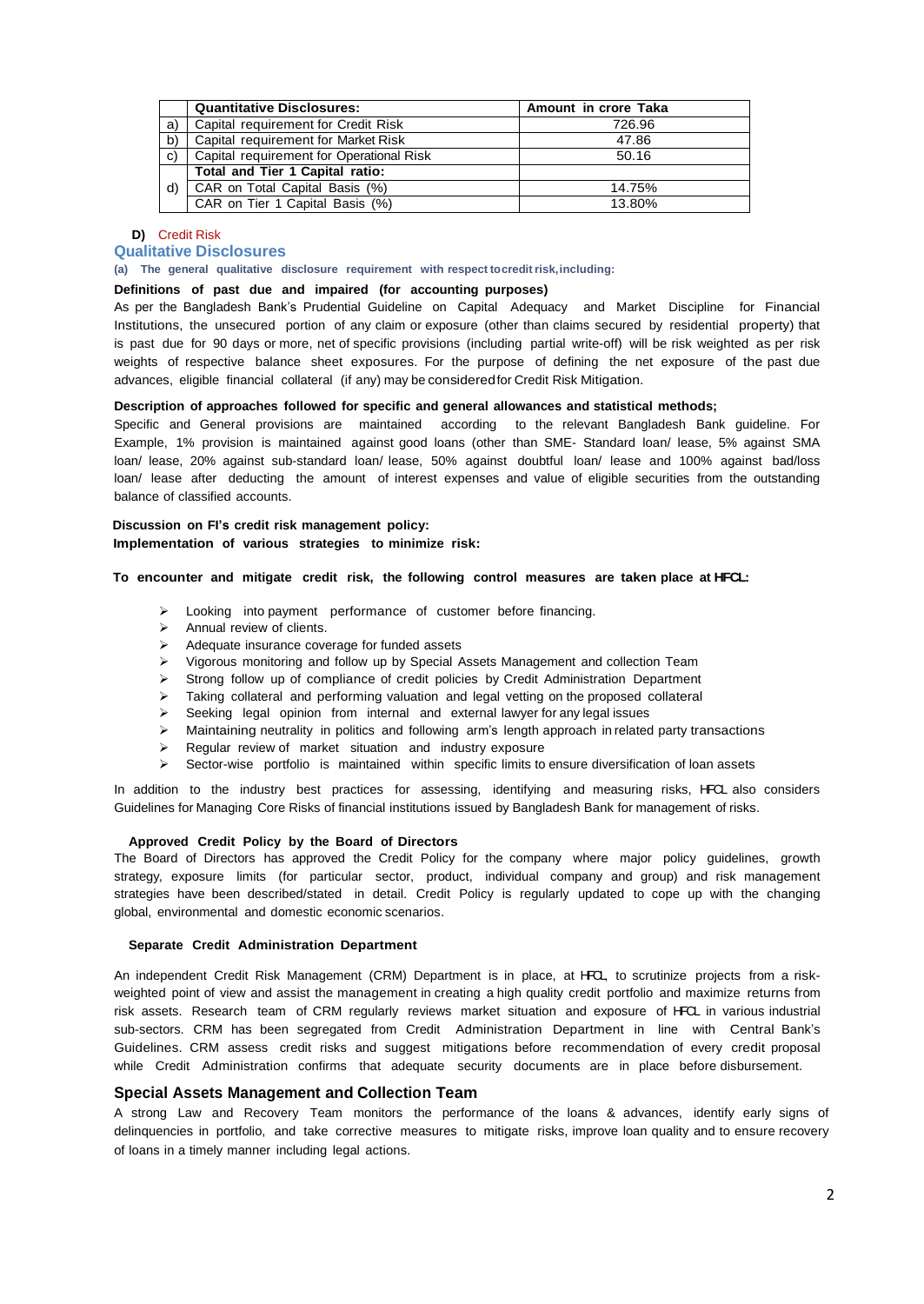## **Independent Internal Control and Compliances Department (ICC)**

Appropriate internal control measures are in place at HFCL . HFCL has also established Internal Control and Compliances Department (ICC) to ensures, compliance with approved lending guidelines, Bangladesh Bank guidelines, operational procedures, adequacy of internal control and documentation procedures. ICC frames and implements policies to encounter such risks.

#### **Credit Evaluation**

To mitigate credit risk, HFCL search for credit reports from Credit Information Bureau (CIB) of Bangladesh Bank. The report is scrutinized by Credit Admin Department and Loan Operation Department to understand the liability condition and repayment behavior of the client. Depending on the reports, opinions are taken from the concerned related parties for better understanding about client's credit worthiness.

## **Credit Approval Process**

To ensure both speedy service and mitigation of credit risk, the approval process is maintained through a multilayer system.

Depending on the size of the advances, a multilayer approval system is designed. As smaller advances are very frequent and comparatively less risky, lower sanctioning authority is set to improve processing time and associated risk. Bigger finances require more scrutiny as the associated risk is higher hence sanctioning authority is higher as well.

### **Early Warning System**

Performance of advances is regularly monitored to trigger early warning system to address the financing and advances whose performance show any deteriorating trend. It helps the company to grow its credit portfolio with ultimate objective of protecting the interest of the stakeholders.

## **Methods used to measure Credit Risk**

As per the directives of Bangladesh Bank, 'The Standardize Approach' is applied by the company to measure its Credit Risk.

### **Quantitative Disclosures**

**(b)** Total gross credit risk exposures broken down by major types of credit exposure.

| <b>Particulars</b>   | Amount in crore |
|----------------------|-----------------|
| <b>IWI Finance</b>   | 237.37          |
| <b>BAIM Finance</b>  | 408.48          |
| <b>HPSM Finance</b>  | 88.09           |
| Bai-Murabaha Finance | 0.38            |
| Total                | 734.32          |

© Geographical distribution of exposures, broken down in significant areas by major types of credit exposure.

| Area  | Amount in crore |
|-------|-----------------|
| Urban | 734.32          |
| Rural | $- -$           |
| Total | 734.32          |

(d) Industry or counterparty type distribution of exposures, broken down by major types of credit exposure.

| <b>Sector</b>                              | Amount in crore |
|--------------------------------------------|-----------------|
| Agriculture                                | 51.22           |
| Cement and Allied Industry                 | 20.58           |
| <b>Electronics and Electrical Products</b> | 21.11           |
| Food Production and Processing Industry    | 20.94           |
| <b>Garments and Knitwear</b>               | 88.96           |
| <b>Housing</b>                             | 76.38           |
| Iron, Steel and Engineering                | 42.83           |
| <b>Uute and Jute-Products</b>              | 19.57           |
| Leather and Leather-Goods                  | 5.74            |
| <b>Merchant Banking</b>                    | 78.66           |
| Paper, Printing and Packaging              | 7.92            |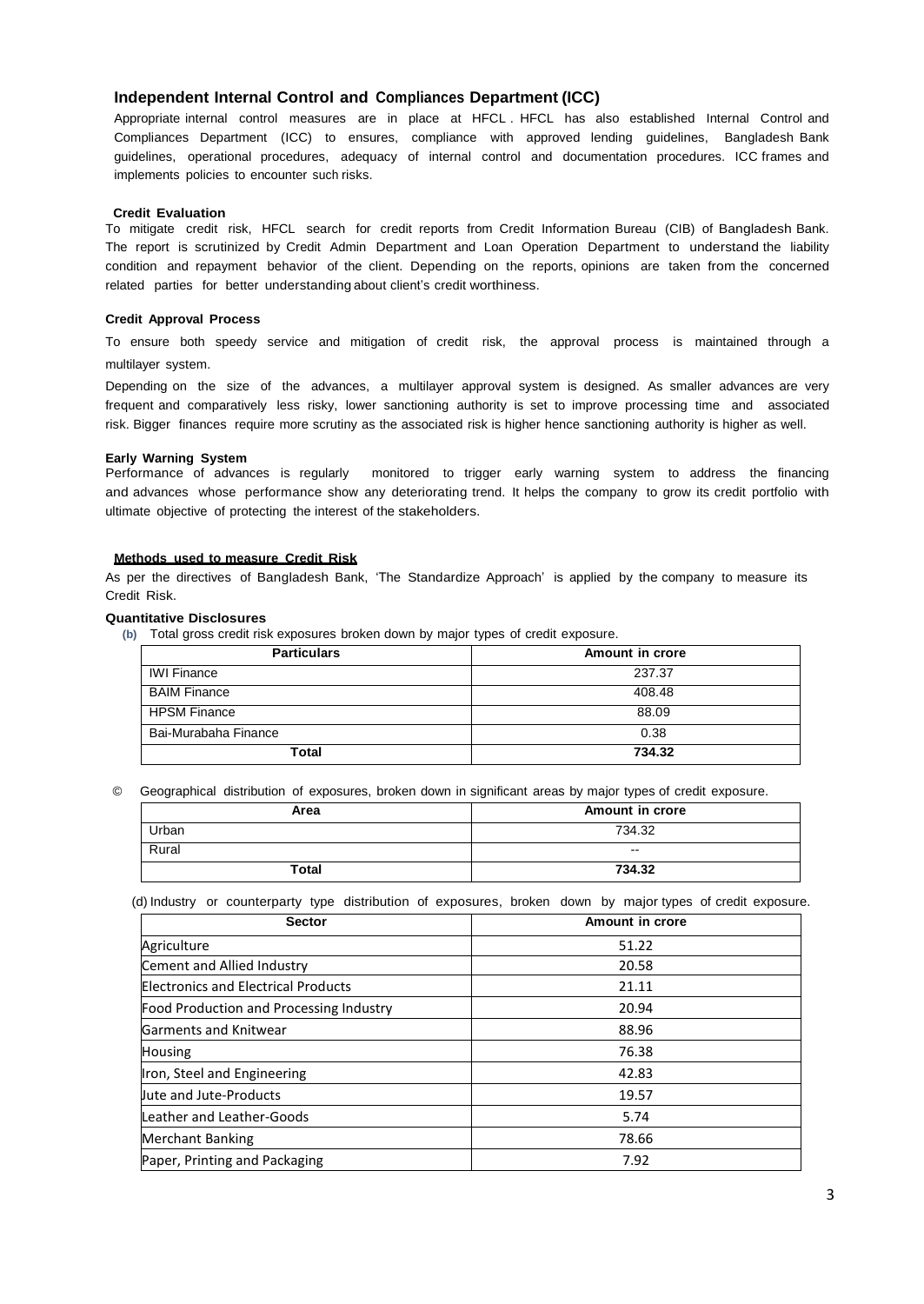| <b>Sector</b>                                | Amount in crore |
|----------------------------------------------|-----------------|
| Pharmaceuticals and Chemicals                | 13.69           |
| Plastic Industry                             | 29.08           |
| Power, Gas, Water and Sanitary Service       | 7.59            |
| Ship Manufacturing Industry                  | 0.00            |
| Telecommunication and Information Technology | 7.52            |
| Textile                                      | 133.00          |
| <b>Transport and Aviation</b>                | 0.25            |
| Trade and Commerce                           | 41.87           |
| <b>Others</b>                                | 67.41           |
| Total:                                       | 734.32          |

## (e) Residual contractual maturity breakdown of the whole portfolio, broken down by major types of credit exposure.

| <b>Particulars</b>                     | Amount in crore |
|----------------------------------------|-----------------|
| Not more than 3 months                 | 98.98           |
| Over 3 months but not more than 1 year | 164.22          |
| Over 1 year but not more than 5 years  | 377.92          |
| Over 5 years                           | 93.19           |
| Total                                  | 734.32          |

## (f) By major industry or counter party type:

## (i) Amount of impaired loans and if available, past due loans, provided separately

| <b>Particulars</b> | Amount in crore |
|--------------------|-----------------|
| Loan up to 5 years | 542.22          |
| Loan over 5 years  | 192.10          |
| <b>Total</b>       | 734.32          |

## (ii) Specific and general provision

Specific and general provisions were made on the amount of classified and unclassified loans and advances of **HFCL.** 

| <b>Particulars</b>                           | <b>Amount in crore</b> |
|----------------------------------------------|------------------------|
| Provision on classified loans and advances   | 19.84                  |
| Provision on unclassified loans and advances | 7.85                   |
| Total                                        | 27.69                  |

## (iii) Charges for specific allowances and charge- offs during the year.

During the year the specific and general provisions were made on the amount of classified and unclassified loans and advances of HFCL.

| <b>Particulars</b>                           | Amount in crore |
|----------------------------------------------|-----------------|
| Provision on classified loans and advances   | 18.34           |
| Provision on unclassified loans and advances | 1.79            |
| Total                                        | 20.13           |

(g) Gross Non Performing Assets (NPA) (Amount incrore) Taka 56..29crore Non Performing Assets (NPAs) to outstanding Loans and Advances 7.67%

## **Movement of Non-Performing Assets (NPAs)**

| <b>Particulars</b>     | Amount in crore |
|------------------------|-----------------|
| <b>Opening Balance</b> | 32.29           |
| Additions              | 24.00           |
| Closing Balance        | 56.29           |

## **Movement of Specific Provisions of Non-Performing Assets (NPAs)**

| o~ | crore         |
|----|---------------|
| .  | <b>\mount</b> |
| -  | ın            |
| .  |               |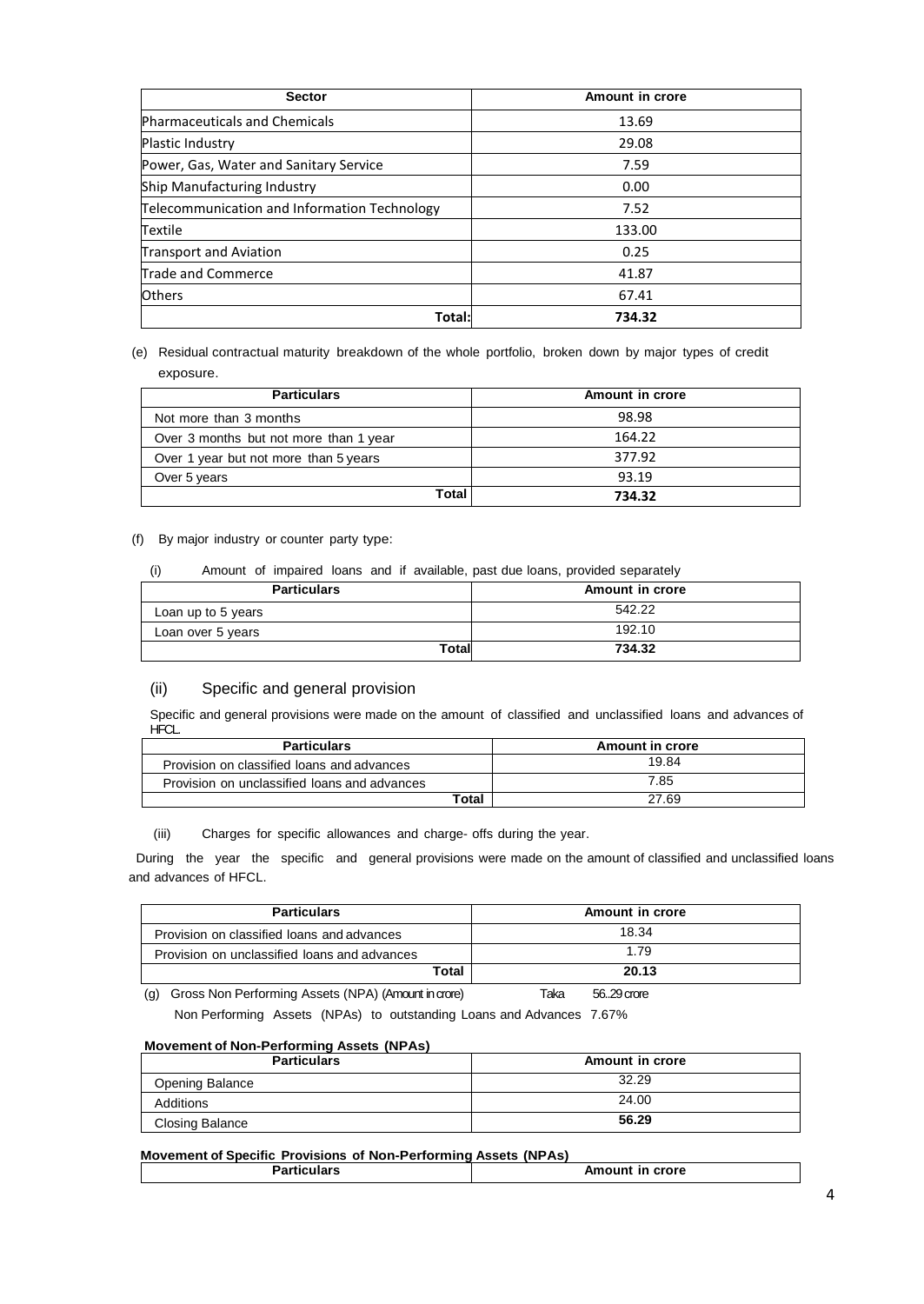| <b>Opening Balance</b>            | 1.50  |
|-----------------------------------|-------|
| Provisions made during the period | 18.34 |
| Write-off                         |       |
| Written-back of excess provisions |       |
| <b>Closing Balance</b>            | 19.84 |

### **E) Equities: Banking book positions**

#### **Qualitative Disclosures**

(a) The general qualitative disclosure requirement with respect to equity risk, including:

Differentiation between holdings on which capital gains are expected and those taken under other objectives including for relationship and strategic reasons. Discussion of important policies covering the valuation and accounting of equity holdings in the banking book positions. This includes the accounting techniques and valuation methodologies used, including key assumptions and practices affecting valuation as well as significant changes in these practices.

Quoted shares are valued at cost prices and if the total cost of a particular share is lower than the market value of that particular share, then provision are maintained as per terms and conditions of regulatory authority. On the other, unquoted share is valued at cost price or book value as per latest audited accounts.

## **Quantitative Disclosures**

(b) Value disclosed in the balance sheet of investments, as well as the fair value of those investments; for quoted securities, a comparison to publicly quoted share values where the share price is materially different from fair value.

| <b>Particulars</b>           | Amount in crore |
|------------------------------|-----------------|
| Quoted shares (Market price) | 23.93           |
| Quoted shares (Cost Price)   | 24.23           |
| Unquoted shares              | -               |

| <b>Break up of Total Investment</b> |                          |  |
|-------------------------------------|--------------------------|--|
| <b>Particulars</b>                  | Amount in crore          |  |
| Government securities               |                          |  |
| Non marketable securities           |                          |  |
| Preference share                    |                          |  |
| Investment in share (lock-in)       |                          |  |
| <b>Marketable Securities</b>        | 24.22                    |  |
| Commercial paper                    | $\overline{\phantom{a}}$ |  |

© The cumulative realized gain (losses) arising from sales and liquidations in the reporting period.

| <b>Particulars</b>                                  | Amount in crore          |
|-----------------------------------------------------|--------------------------|
| Cumulative realized gain/(loss)                     | 0.41                     |
|                                                     |                          |
| (d)Particula                                        | Amount in crore          |
| Total unrealized gains (Losses)                     | (0.32)                   |
| Total latent revaluation gains (Losses)             | -                        |
| Any amounts of the above included in Tier 2 Capital | $\overline{\phantom{0}}$ |

(e) Capital requirements broken down by appropriate equity groupings, consistent with the FI's methodology, as well as the aggregate amounts and the type of equity investments subject to any supervisory provisions regarding regulatory capital requirements.

**Specific Risk**- Market value of investment in equities is BDT 23.93 crore. Capital Requirement is 10% of the said value which stand to BDT 2.39 crore.

**General Risk-** Market value of investment in equities is BDT 9.37 crore. Capital Requirement is 10% of the said value which stand to BDT 2.39 crore.

**F) Interest rate in the banking book**

**Qualitative Disclosures**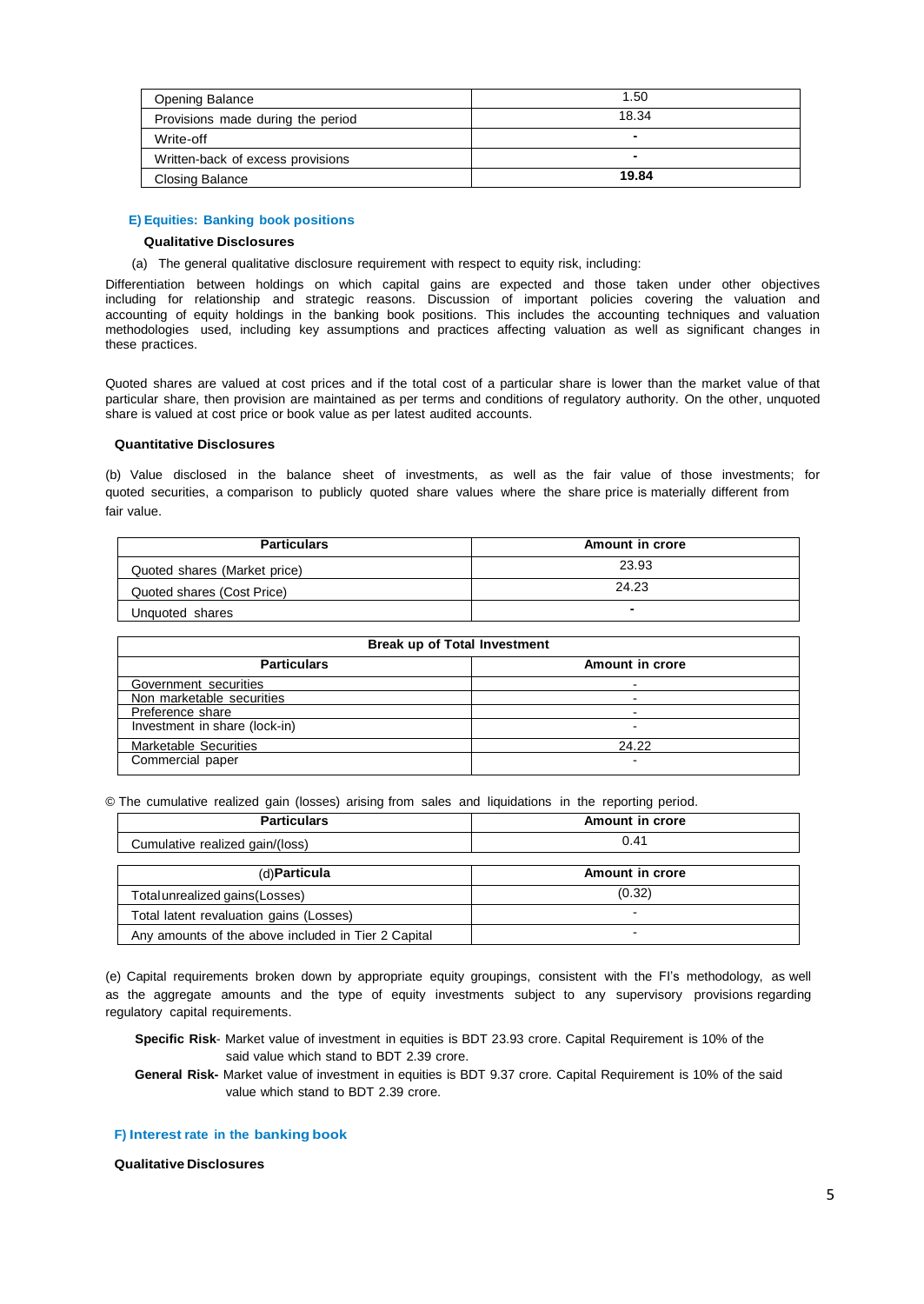The general qualitative disclosure requirement including the nature of interest risk and key assumptions, including assumptions regarding loan prepayments and behavior of non- maturity deposits.

Interest rate risk in the banking book arises from mismatches between the future yield of an assets and their funding cost. Assets Liability Committee (ALCO) monitors the interest rate movement on a regular basis. HFCL measure the Interest Rate Risk by calculation Duration Gap i.e. a positive Duration Gap affect company's profitability adversely with the increment of interest rate and a negative Duration Gap increase the company's profitability with the reduction of interest rate.

#### **Quantitative Disclosure**

The increase (decline) in earnings or economic value (or relevant measure used by management) for upward and downward rate shocks according to management's method for measuring interest rate risk broken down by currency (as relevant).

|                                         | Maturity wise distribution of Assets-liabilities |                                |                                 |                                 |                              |
|-----------------------------------------|--------------------------------------------------|--------------------------------|---------------------------------|---------------------------------|------------------------------|
| <b>Particulars</b>                      | 1 to 30/31<br>day (one<br>month)                 | Over 1<br>month to 2<br>months | Over 2<br>months to 3<br>months | Over 3<br>months to 6<br>months | Over 6<br>month to 1<br>year |
| A. Total Rate Sensitive Liabilities (A) | 67.96                                            | 99.12                          | 85.60                           | 220.06                          | 116.32                       |
| B. Total Rate Sensitive Assets (B)      | 105.42                                           | 64.96                          | 0.88                            | 41.58                           | 122.64                       |
| C. Mismatch                             | 37.46                                            | $-34.16$                       | $-84.72$                        | $-178.48$                       | 6.32                         |
| D. Cumulative Mismatch                  | 37.46                                            | 3.3                            | $-81.42$                        | $-259.9$                        | $-253.58$                    |
| $E.$ Mismatch $(\%)$                    | 55.12%                                           | $-34.46%$                      | $-98.97%$                       | $-81.10%$                       | 5.43%                        |

**Interest Rate Risk-Increase in Interest Rate: (BDT in Crore) Where applicable**

|                                                      | Interest rate risk |          |          |  |
|------------------------------------------------------|--------------------|----------|----------|--|
| <b>Magnitude of Shock</b>                            | Minor              | Moderate | Major    |  |
|                                                      | 2%                 | 4%       | 6%       |  |
| Change in the Value of Bond Portfolio (BDT in Crore) | 0.0                | 0.00     | 0.00     |  |
| Net Interest Income (BDT in Crore)                   | $-6.07$            | $-12.13$ | $-18.20$ |  |
| Revised Regulatory Capital (BDT in Crore)            | 109.79             | 103.73   | 97.66    |  |
| Risk Weighted Assets (BDT in Crore)                  | 824.98             | 824.98   | 824.98   |  |
| Revised CAR (%)                                      | 13.31%             | 12.57%   | 11.84%   |  |

#### (G) Market risk

#### **Qualitative Disclosures**

#### **Views of BOD on trading/investment activities**

All the Market Risk related policies/guidelines are duly approved by BOD. The BOD sets limit and review and updates the compliance on regular basis aiming to mitigate the Market risk.

### **Methods used to measure Market risk**

Market Risk is the probability of losing assets in balance sheet and off- balance sheet position arising out of volatility in market variables i.e. profit rate, exchange rate and prices of securities. In order to calculate the market risk for trading book purposes the company uses Standardized (rule based) Approach. Capital charge for profit rate risk and foreign exchange risk is not applicable to our company as because we do not have such Balance Sheet Items.

#### **Market Risk Management System**

A system for managing Market Risk is in place where guideline has been given regarding long- term, short- term funding, liquidity contingency plan, local regulatory compliance etc. Treasury manages the Market risk with the help of Asset Liability Management Committee (ALCO) and Asset Liability Management (ALM) Desk in the following manner:

#### **Interest Risk Management**

Treasury Division reviews the risks of changes in income of the Company as a result of movements in market rates. In the normal course of business, HFCL tries to minimize the mismatches between the duration of profit rate sensitive assets and liabilities. Effective Profit Rate Risk Management is done as under:

#### **Market analysis**

Market analysis over profit rate movements are reviewed by the Treasury of the company. The type and level of mismatch interest rate risk of the company is managed and monitored from two perspectives, being an